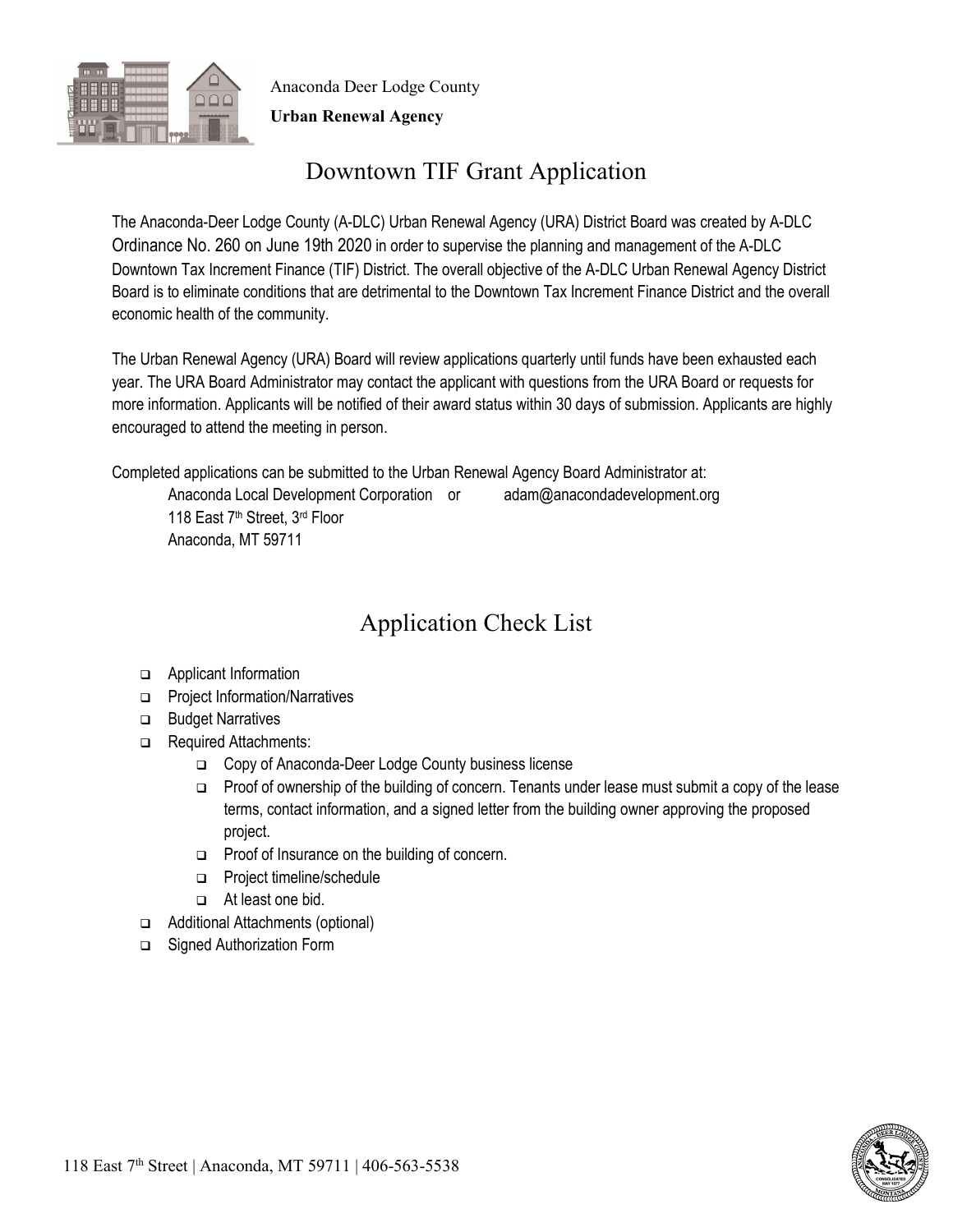

# Applicant Information

| Date of Application:                                                                                       |                                                                                                                                                                    |                    |               |          |  |  |
|------------------------------------------------------------------------------------------------------------|--------------------------------------------------------------------------------------------------------------------------------------------------------------------|--------------------|---------------|----------|--|--|
|                                                                                                            |                                                                                                                                                                    |                    |               |          |  |  |
| Name of Business                                                                                           | <b>Street Address</b>                                                                                                                                              | City               | <b>State</b>  | Zip Code |  |  |
|                                                                                                            |                                                                                                                                                                    |                    |               |          |  |  |
| <b>Applicant First Name</b>                                                                                | <b>Applicant Last Name</b>                                                                                                                                         | Phone              | Email         |          |  |  |
|                                                                                                            |                                                                                                                                                                    |                    |               |          |  |  |
| <b>Building Owner First Name</b>                                                                           | <b>Building Owner Last Name</b>                                                                                                                                    | Phone              | Email         |          |  |  |
|                                                                                                            | Has the applicant applied for Downtown TIF Funding before?                                                                                                         | Yes $\square$      | No $\square$  |          |  |  |
| Type of Business?                                                                                          | □ Sole Proprietorship                                                                                                                                              | $\Box$ Partnership | □ Corporation |          |  |  |
| Does the owner have a current Anaconda-Deer Lodge County Business License?<br>Yes $\square$<br>$No$ $\Box$ |                                                                                                                                                                    |                    |               |          |  |  |
| Are the building's taxes currently paid in full?<br>Yes $\square$<br>No $\square$                          |                                                                                                                                                                    |                    |               |          |  |  |
| Employer's Federal Identification Number:                                                                  |                                                                                                                                                                    |                    |               |          |  |  |
| Employer's State Identification Number:                                                                    |                                                                                                                                                                    |                    |               |          |  |  |
|                                                                                                            | Has the applicant or any individual/entity affiliated with the proposed project been<br>adjudged bankrupt (voluntarily or involuntarily) within the past 10 years? |                    | Yes $\square$ | No<br>П  |  |  |

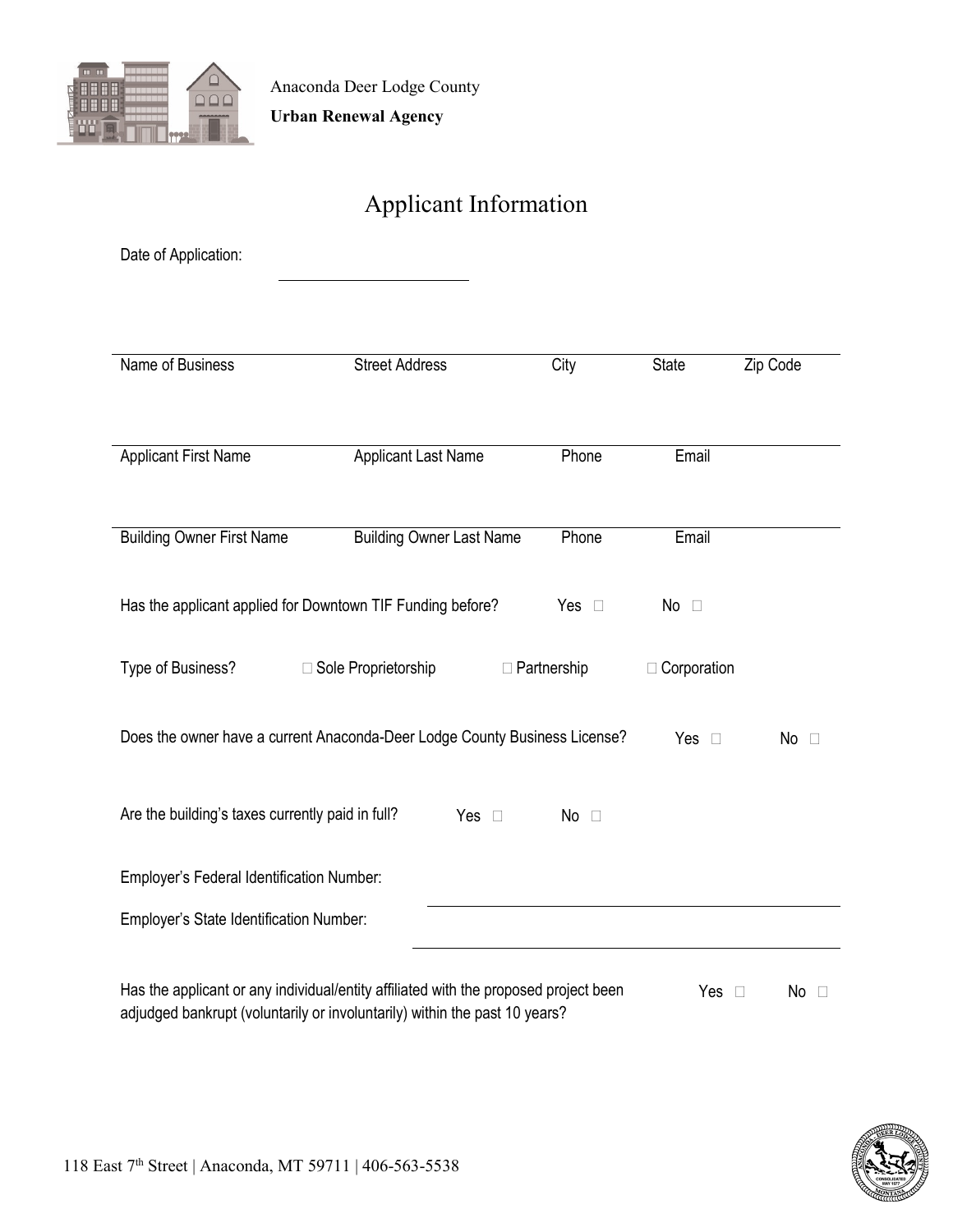

**Urban Renewal Agency**

# Grant Category

There are four (4) categories of Downtown TIF Grants. Applicants may seek funding for multiple categories; however, this requires a completely separate application for each project/category. The four (4) grant categories are as follows:

- 1. Façade Improvement: exterior painting, parapet wall repair, awnings repair/installation, entry door/window improvements, sidewall/stucco repair, cleaning/coating of masonry buildings, signs, and storefront restoration or parking lots.
- 2. Structural Improvement: code improvements (necessary to bring a building up to code or to expand functionality/value), energy improvements, roof repair, and foundation work.
- 3. Infrastructure: accessing external utilities, sidewalks.
- 4. Technical Assistance: providing match for professional technical services (i.e. PAR, PER, etc.).

In which category does the proposed project best fit?

- □ Façade Improvement
- □ Structural Improvement
- $\Box$  Infrastructure
- □ Technical Assistance

#### Project Information

Project Title:

| <b>Total Project Cost:</b>                                           | Downtown TIF Funding Requested: |     |              |
|----------------------------------------------------------------------|---------------------------------|-----|--------------|
| Was the building constructed before 1978?                            |                                 | Yes | No $\Box$    |
| Is the building listed on the Montana Historical Landmarks?          |                                 | Yes | No $\square$ |
| Is the building listed on the National Register of Historic Places?  |                                 | Yes | No $\square$ |
| Has the Applicant contacted the State Historic Preservation Officer? |                                 | Yes | No.          |

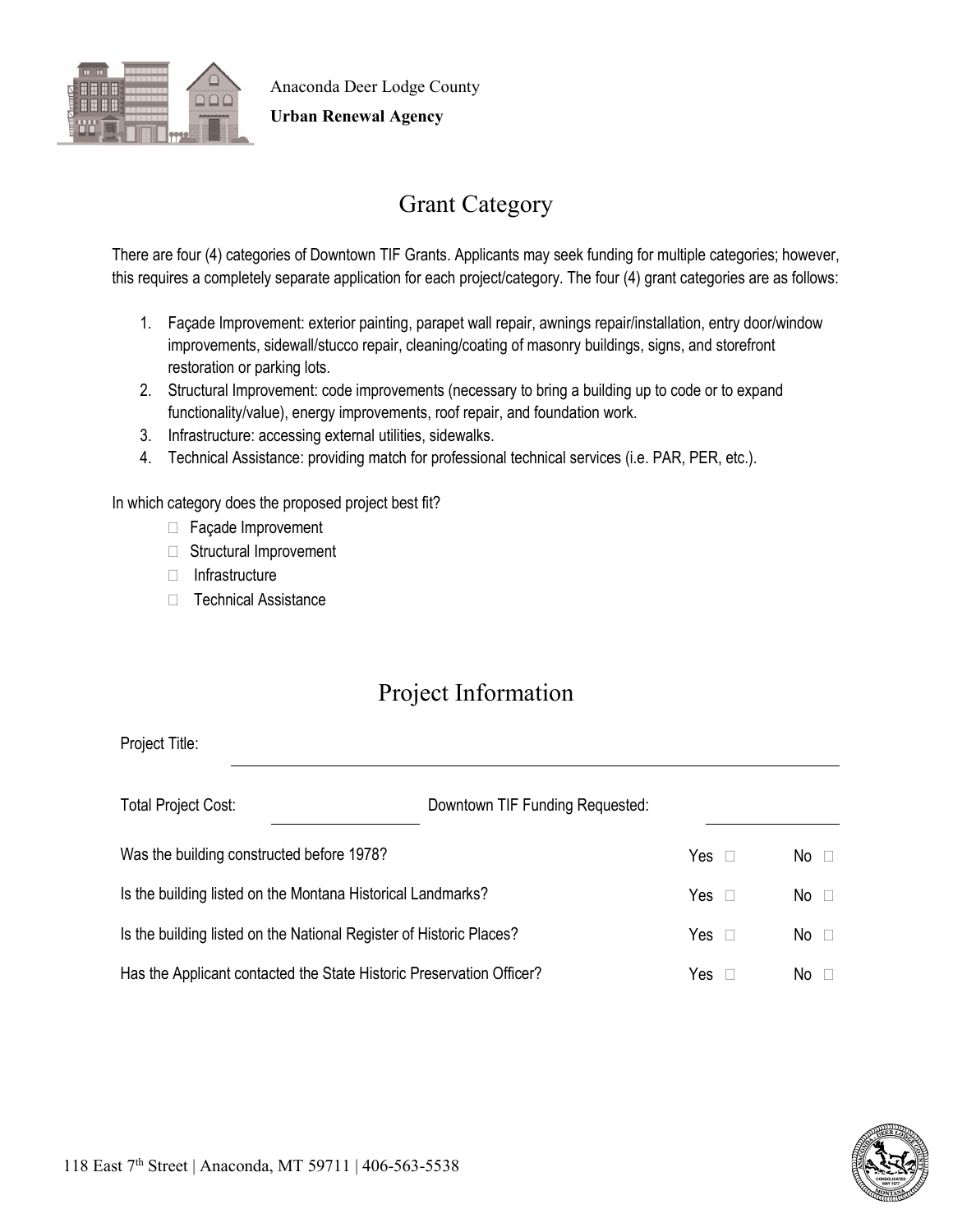

**Urban Renewal Agency**

# Project Narratives

Thoroughly address each of the questions below. Please try to keep responses to 100 words or less per question. Questions 1 through 5 must be completed by all applicants. For these questions, answers of "n/a" or the like will result in the application being considered incomplete. Attach typed responses after this page in the completed application.

- 1. Describe the scope of work of the proposed project, and the activities for which TIF funds will be used.
- 2. Identify the entities (i.e. professional services, contractors, consultants, etc.) involved in completing the proposed project. Have these entities successfully completed similar projects?
- 3. Describe how the proposed project fits with the goals and objectives of the Downtown TIF District, outlined in the Grant Guidelines.
- 4. What is the historical significance of the building/business? Is historical architecture present? If so, what planning steps have been taken to ensure the continued historical integrity of the building?
- 5. Explain how the proposed project will increase the usability, visual appearance, and taxable value of the building.

Is this a Façade project? Yes  $\Box$  No  $\Box$ If you checked No above, please do not respond to questions 6 and 7.

- 6. Briefly describe the current condition of the building's exterior.
- 7. Describe any preliminary architectural and/or engineering reports, relevant to the proposed project, that have been completed to date.

Is this a Structural Improvement project? Yes  $\Box$  No  $\Box$ If you checked No above, please do not respond to questions 8 and 9.

- 8. Briefly describe the current condition of the structure. Is the building structurally sound?
- 9. Describe any preliminary architectural and/or engineering reports, relevant to the proposed project, that have been completed to date.

Is this a Technical Assistance project seeking to relocate a home-based business in the Downtown TIF? Yes  $\Box$  No  $\Box$ 

If you checked No above, please do not respond to questions 10 and 11.

10. Describe the assisted business, and the planning efforts that have been previously taken to ensure the longevity and profitability of the business. How long has the business been home-based? Why is the business seeking to relocate within the Downtown TIF District?

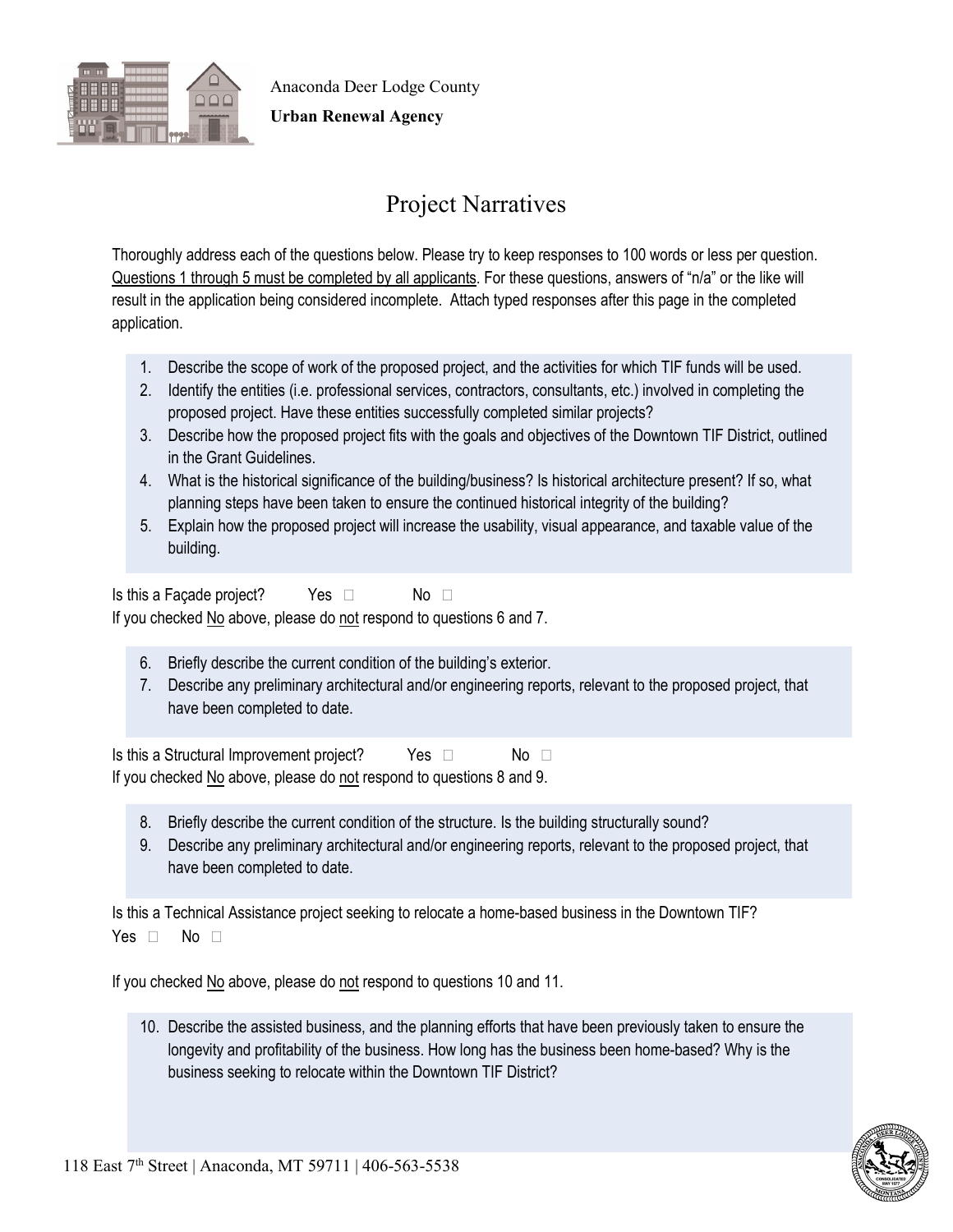

#### **Urban Renewal Agency**

11. How was the location within the Downtown TIF chosen? Describe the applicant's process in selecting a downtown location.

#### Budget Narratives

Attach typed responses thoroughly addressing each of the questions below after this page in the completed application. Please try to keep responses to 100 words or less per question. If a particular question is not applicable, please address why it is not applicable. Answers of "n/a" or the like will result in the application being considered incomplete.

- 1. How was the total project cost determined? Clearly define the activities to be funded by the proposed project (e.g. contracted services, supplies/equipment, etc.). Are there any ongoing project costs?
- 2. Clearly identify all funding sources (e.g. grants, loans, private monies, etc.). What is the status of non-TIF funds? How will funding sources be coordinated with each other?
- 3. If particular sources of funding are not obtained or only partial funding is obtained, how will the applicant proceed?
- 4. If the proposed project is a component of a larger project, please explain the applicant's funding strategy to successfully complete the overall project.
- 5. Explain the financial need of the applicant.

Please provide a Project Budget either in the additional attachments or by utilizing the table below.

| Project Budget             |        |                                               |  |  |
|----------------------------|--------|-----------------------------------------------|--|--|
| <b>Funding Sources</b>     | Amount | <b>Status of Funding</b><br>(pending or firm) |  |  |
| Downtown TIF               |        |                                               |  |  |
| Applicant                  |        |                                               |  |  |
| Other: (name)              |        |                                               |  |  |
| Other: (name)              |        |                                               |  |  |
| Other: (name)              |        |                                               |  |  |
| <b>Total Project Cost:</b> |        |                                               |  |  |